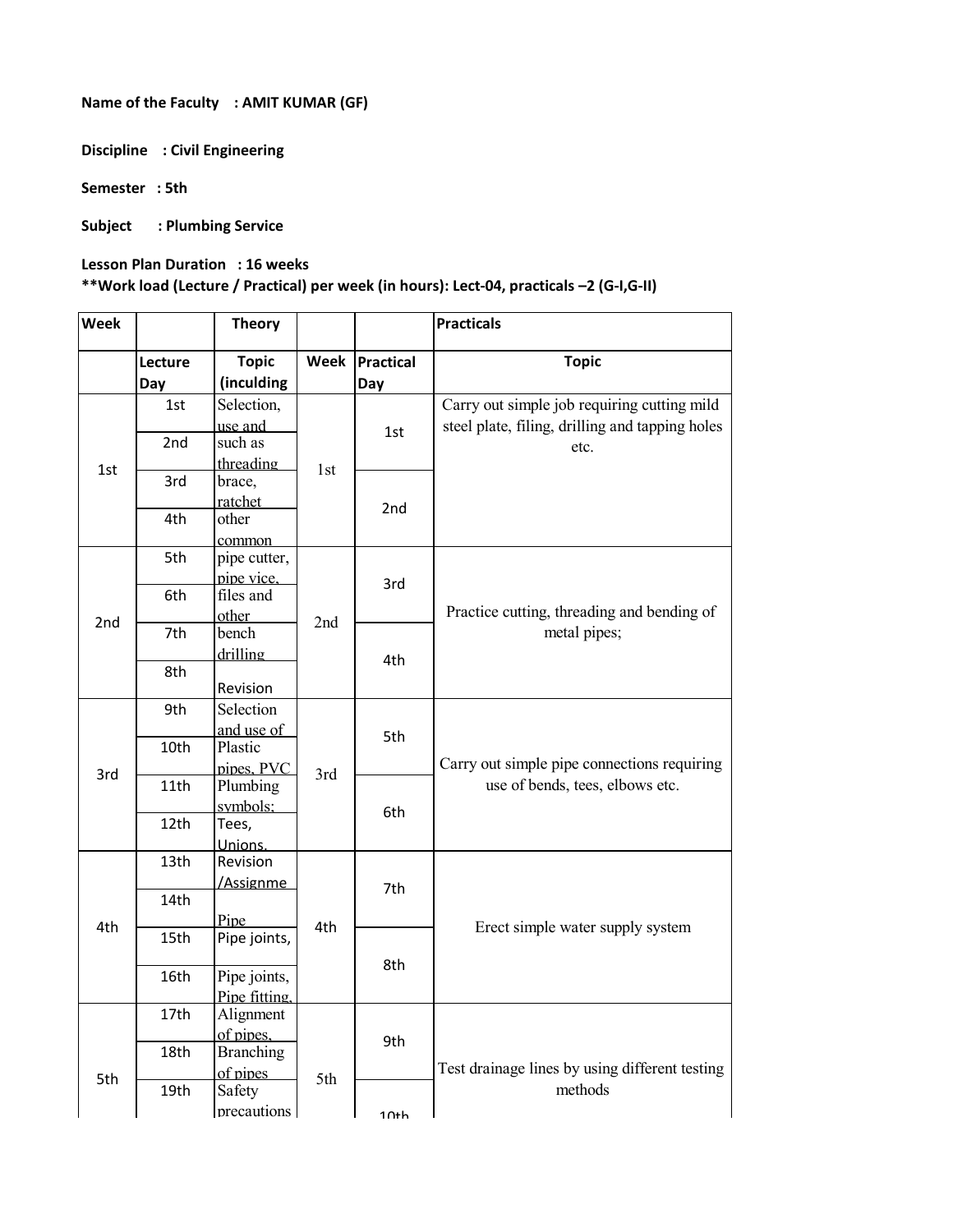|      | 20th         | Revision                                                             |                                  | エリいい |                                                                 |  |  |  |  |
|------|--------------|----------------------------------------------------------------------|----------------------------------|------|-----------------------------------------------------------------|--|--|--|--|
|      |              | /Assignme                                                            |                                  |      |                                                                 |  |  |  |  |
|      |              |                                                                      | Tentative date for 1st sessional |      |                                                                 |  |  |  |  |
|      |              |                                                                      |                                  |      |                                                                 |  |  |  |  |
|      |              | Tentative date for 1st sessional                                     |                                  |      |                                                                 |  |  |  |  |
| 6th  |              |                                                                      |                                  |      |                                                                 |  |  |  |  |
|      |              |                                                                      | Tentative date for 1st sessional |      |                                                                 |  |  |  |  |
|      |              |                                                                      |                                  |      |                                                                 |  |  |  |  |
| 7th  | 21st         | Sources of                                                           |                                  | 11th | Practice fixing of different valves                             |  |  |  |  |
|      |              | water                                                                | 6th                              |      |                                                                 |  |  |  |  |
|      | 22nd         | Rainwater                                                            |                                  |      |                                                                 |  |  |  |  |
|      |              | harvesting                                                           |                                  |      |                                                                 |  |  |  |  |
|      | 23rd         | Water                                                                |                                  | 12th |                                                                 |  |  |  |  |
|      | 24th         | supply                                                               |                                  |      |                                                                 |  |  |  |  |
|      |              | Revision/A                                                           |                                  |      |                                                                 |  |  |  |  |
|      |              | ssignment                                                            |                                  |      |                                                                 |  |  |  |  |
|      | 25th         | Water                                                                |                                  |      |                                                                 |  |  |  |  |
|      |              | distribution                                                         |                                  | 13th |                                                                 |  |  |  |  |
|      | 26th         | Water                                                                |                                  |      |                                                                 |  |  |  |  |
| 8th  |              | distribution                                                         | 7th                              |      | Install sanitary fittings like washbasin,                       |  |  |  |  |
|      | 27th         | Distributio                                                          |                                  |      |                                                                 |  |  |  |  |
|      |              | n                                                                    |                                  | 14th |                                                                 |  |  |  |  |
|      | 28th         | Valves;                                                              |                                  |      |                                                                 |  |  |  |  |
|      |              | types and                                                            |                                  |      |                                                                 |  |  |  |  |
|      | 29th         | Fire                                                                 | 8th                              |      | Install sanitary fittings like Sink, Floor traps                |  |  |  |  |
|      |              | hydrants                                                             |                                  | 15th |                                                                 |  |  |  |  |
|      | 30th         | Storage of                                                           |                                  |      |                                                                 |  |  |  |  |
| 9th  |              | water in                                                             |                                  |      |                                                                 |  |  |  |  |
|      | 31st         | Laying                                                               |                                  | 16th |                                                                 |  |  |  |  |
|      | 32nd         | water                                                                |                                  |      |                                                                 |  |  |  |  |
|      |              | Drainage                                                             |                                  |      |                                                                 |  |  |  |  |
|      |              | system                                                               |                                  |      |                                                                 |  |  |  |  |
|      | 33rd<br>34th | single                                                               | 9th                              | 17th | Install sanitary fittings like Urinal, Bathtub                  |  |  |  |  |
|      |              | stack and                                                            |                                  |      |                                                                 |  |  |  |  |
|      |              | Trap,                                                                |                                  |      |                                                                 |  |  |  |  |
| 10th |              | Cesspool.                                                            |                                  |      |                                                                 |  |  |  |  |
|      | 35th<br>36th | Sceptic                                                              |                                  | 18th |                                                                 |  |  |  |  |
|      |              | tank<br>Revision/A                                                   |                                  |      |                                                                 |  |  |  |  |
|      |              |                                                                      |                                  |      |                                                                 |  |  |  |  |
|      | 37th         | ssignment<br>Cleaning                                                |                                  |      |                                                                 |  |  |  |  |
|      | 38th         | blocked                                                              | 10th                             | 19th |                                                                 |  |  |  |  |
|      |              | Laying                                                               |                                  |      | Install sanitary fittings like heating<br>appliance like geyser |  |  |  |  |
|      |              | sanitary                                                             |                                  |      |                                                                 |  |  |  |  |
| 11th | 39th         | Laying of                                                            |                                  |      |                                                                 |  |  |  |  |
|      | 40th         | sewer                                                                |                                  | 20th |                                                                 |  |  |  |  |
|      |              | Revision/A                                                           |                                  |      |                                                                 |  |  |  |  |
|      |              |                                                                      |                                  |      |                                                                 |  |  |  |  |
|      |              | ssignment<br>Tentative date for 2nd sessional                        |                                  |      |                                                                 |  |  |  |  |
|      |              |                                                                      |                                  |      |                                                                 |  |  |  |  |
|      |              | Tentative date for 2nd sessional<br>Tentative date for 2nd sessional |                                  |      |                                                                 |  |  |  |  |
| 12th |              |                                                                      |                                  |      |                                                                 |  |  |  |  |
|      |              |                                                                      |                                  |      |                                                                 |  |  |  |  |
|      |              |                                                                      |                                  |      |                                                                 |  |  |  |  |